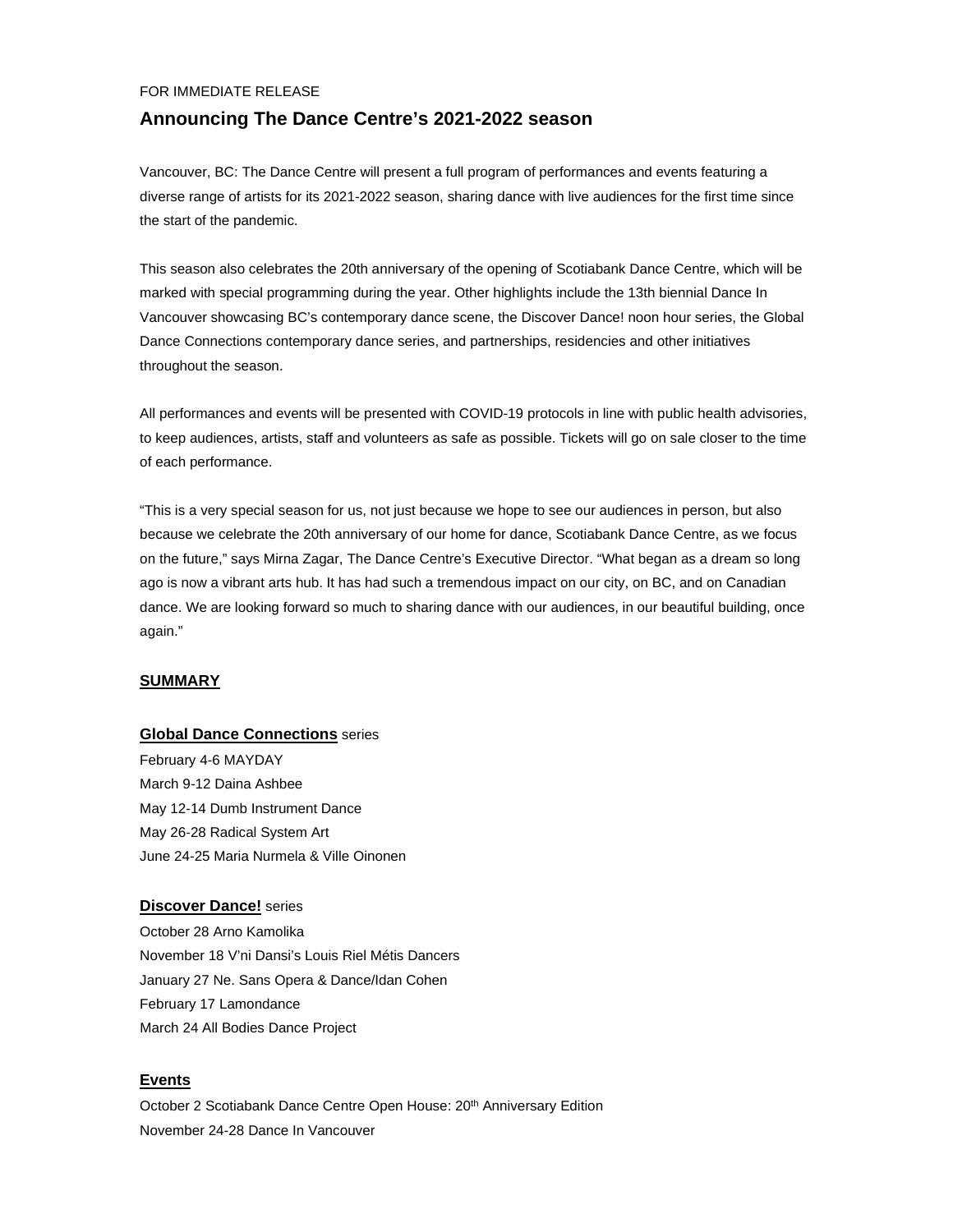December 17-18 Livona Ellis & Rebecca Margolick January 9 Open Stage #2 February 19 Matriarchs Uprising April 29 International Dance Day June 19-21 V'ni Dansi June 30 12 Minutes Max

## **Residencies and Projects**

## **Tickets and Information**

- Tickets will go on sale closer to the time of each performance.
- Info 604,606,6400 www.thedancecentre.ca
- Events take place at Scotiabank Dance Centre, 677 Davie St, Vancouver except where stated otherwise.

## **DETAILS**

## **Global Dance Connections series**

### **MAYDAY**

## **La Goddam Voie Lactée (The Goddamn Milky Way)**

## **Friday-Sunday February 4-6, 2022 | 8pm**

Montreal's Mélanie Demers dives into the political and the poetic with audacious works which fuse dance, theatre, literature and music. *La Goddam Voie Lactée* is her response to the harshness of the world: a pagan mass, both celebration and challenge, inspired by the constant mourning that marks our current age. Five charismatic women deploy their bodies, voices and instruments in a series of visceral scenes full of raw physicality and emotion.

Presented with PuSh International Performing Arts Festival

**Tickets and series subscriptions go on sale in late 2021**

## **Daina Ashbee**

## **Time Creation Destruction (J'ai pleuré avec les chiens)**

## **Wednesday-Saturday March 9-12, 2022 | 8pm**

Daina Ashbee's latest work unfolds like a ritual celebration dedicated to the body. In a minimalist landscape driven by cycles of change, five dancers fluctuate between possibilities: from animal to human, mundane to spiritual, from pain and sorrow to ecstasy. Down on all fours, they experience the elation of a new harmony and equilibrium but soon are flipped upside down, eluding gravity, and portraying a resurgence of the power to act in a community.

Presented with the Vancouver International Dance Festival

**Tickets and series subscriptions go on sale in late 2021**

**Dumb Instrument Dance Rebel Grace**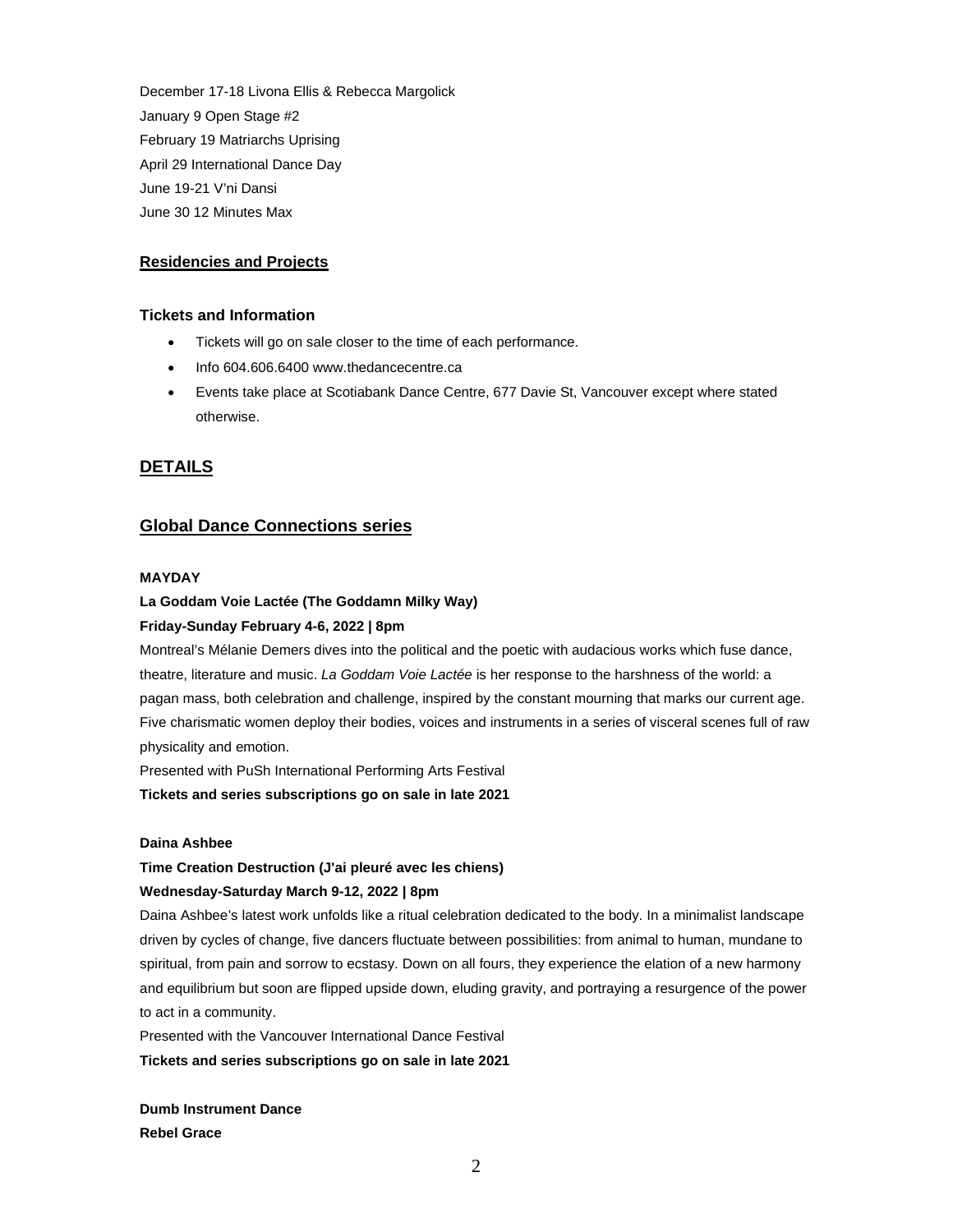#### **Thursday-Saturday May 12-14, 2022 | 8pm**

An exciting world premiere from choreographer Ziyian Kwan, *Rebel Grace* explores the concept of rupture and repair as intrinsic actions within life's many cycles. Tracing the lustre and poetry of imperfection, the work is driven by the creative prowess of an outstanding cast of dance artists including Kwan and collaborators Lisa Gelley and Andrea Nann. They explore the rhythm and rhyme of imagery, text and movement – in conversation with the innovative sounds of Taiko artist Kage and multi-instrumentalist Roxanne Nesbitt.

Presented through the Artist-in-Residence program

#### **Tickets and series subscriptions go on sale in late 2021**

## **Radical System Art**

**Figure Eights**

### **Thursday-Saturday May 26-28, 2022 | 8pm**

Radical System Art's Shay Kuebler and tap artist Danny Nielsen's new collaboration, *Figure Eights*, is inspired by the golden age of tap and jazz, and especially the iconic 1959 'duelling drums' piece of the title, by celebrated drummers Max Roach and Buddy Rich. Paying tribute to the artistic giants of the past and the magic of the classic duet format, Kuebler and Nielsen use their distinctive rhythm-charged style to mash together percussive and non-percussive forms – and through thrilling physicality, speed and musicality, find a uniquely contemporary voice.

Presented through the Artist-in-Residence program

**Tickets and series subscriptions go on sale in late 2021**

#### **Maria Nurmela and Ville Oinonen**

#### **The Days**

#### **Friday-Saturday June 24-25, 2022 | 8pm**

*The Days* is a collaboration between the exceptional Finnish dancers Maria Nurmela and Ville Oinonen, and English choreographer Theo Clinkard. This intimate duet is constructed from a single physical concept that sustains and evolves throughout the work, and examines the complexities of coexistence. Caught in a loop of impassioned exchanges, the dancers trace a journey that echoes a lifetime shared, through sublimely nuanced physicality.

Presented in association with BC Movement Arts Society

**Tickets and series subscriptions go on sale in late 2021.**

## **Discover Dance! series**

### **Arno Kamolika**

## **Thursday October 28 | 12 noon**

Born in Dhaka, Bangladesh, choreographer and dancer Arno Kamolika specializes in the classical Indian style of bharatanatyam. This beautiful and expressive form draws on poetry, music, mythology and spirituality, exploring stories and emotions through intricate movements and percussive rhythms. The program will feature narrative and non-narrative-based dances, ranging from traditional solos to vibrant contemporary pieces inspired by Bengali literature and culture.

**Tickets go on sale in fall 2021**

3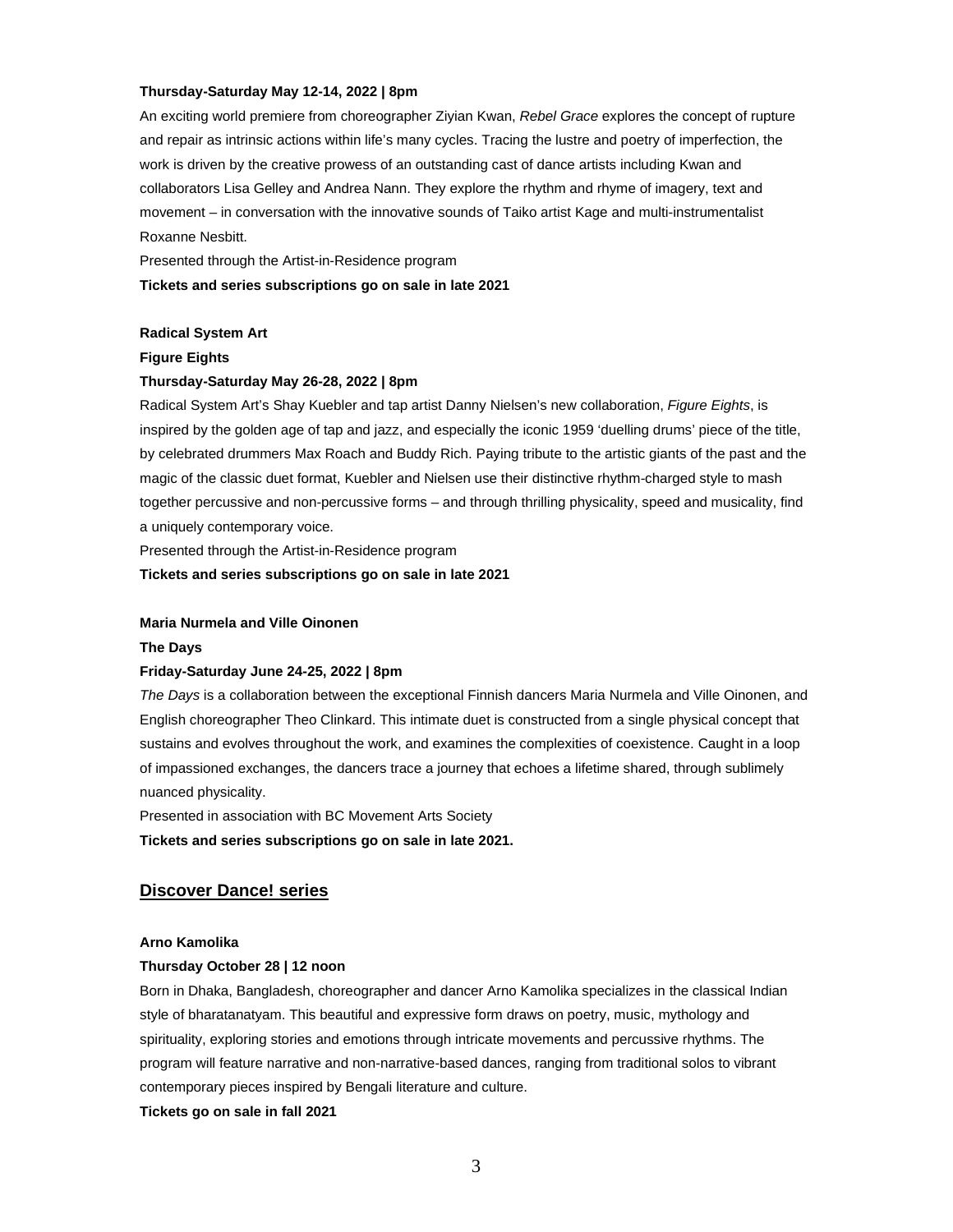#### **V'ni Dansi's Louis Riel Métis Dancers**

#### **Thursday November 18 | 12 noon**

The rhythms and images of the Métis spirit come alive through dance and music in *Red River Special*, which combines the Red River Jig – the national dance of the Métis – with the Orange Blossom Special, and square dances. Traditionally, dancers would challenge themselves to perform up to 100 "fancy steps" during the Red River Jig and the company will build on that tradition with a crescendo of steps and "crooked" fiddle tunes.

**Tickets go on sale in fall 2021**

#### **Ne. Sans Opera & Dance/Idan Cohen**

## **Thursday January 27 | 12 noon**

Choreographer Idan Cohen formed his company Ne. Sans to re-imagine and reconnect contemporary dance and opera. This intimate program will share excerpts of recent works, including Cohen's ambitious re-staging of Gluck's 1762 masterpiece *Orfeo ed Euridice*, a modern exploration of the Greek myth of Orpheus through contemporary dance and music.

**Tickets and series subscriptions go on sale in late 2021**

#### **Lamondance**

#### **Thursday February 17 | 12 noon**

Lamondance has earned a reputation as an exceptional contemporary dance training company designed for emerging artists about to embark on a professional performing career. Drawing young dancers from across Canada and overseas, and commissioning bold and inventive choreography, Artistic Director Davi Rodrigues moulds ensembles of honed, expressive performers – many of whom go on to dance with leading companies around the world.

**Tickets and series subscriptions go on sale in late 2021**

#### **All Bodies Dance Project**

### **Thursday March 24 | 12 noon**

Powered by the passionate belief that dance is for everyone, All Bodies Dance Project brings together artists with and without disabilities to explore the endless creative potential of difference. For this innovative inclusive dance company, differences are creative strengths: wheelchairs, crutches and canes open up new movement possibilities, and challenge common assumptions about the dancing body. This program of contemporary dance choreographed by company members celebrates diverse ways of moving and seeing. **Tickets and series subscriptions go on sale in late 2021**

## **Events**

### **Scotiabank Dance Centre Open House: 20th Anniversary Edition**

#### **Saturday October 2, 2021**

Scotiabank Dance Centre celebrates its 20th anniversary with a special edition of the popular annual Open House, featuring Aeriosa, Company 605 and guests, Sujit Vaidya, Dumb Instrument Dance, and more. Details TBA.

**---**

**Dance In Vancouver**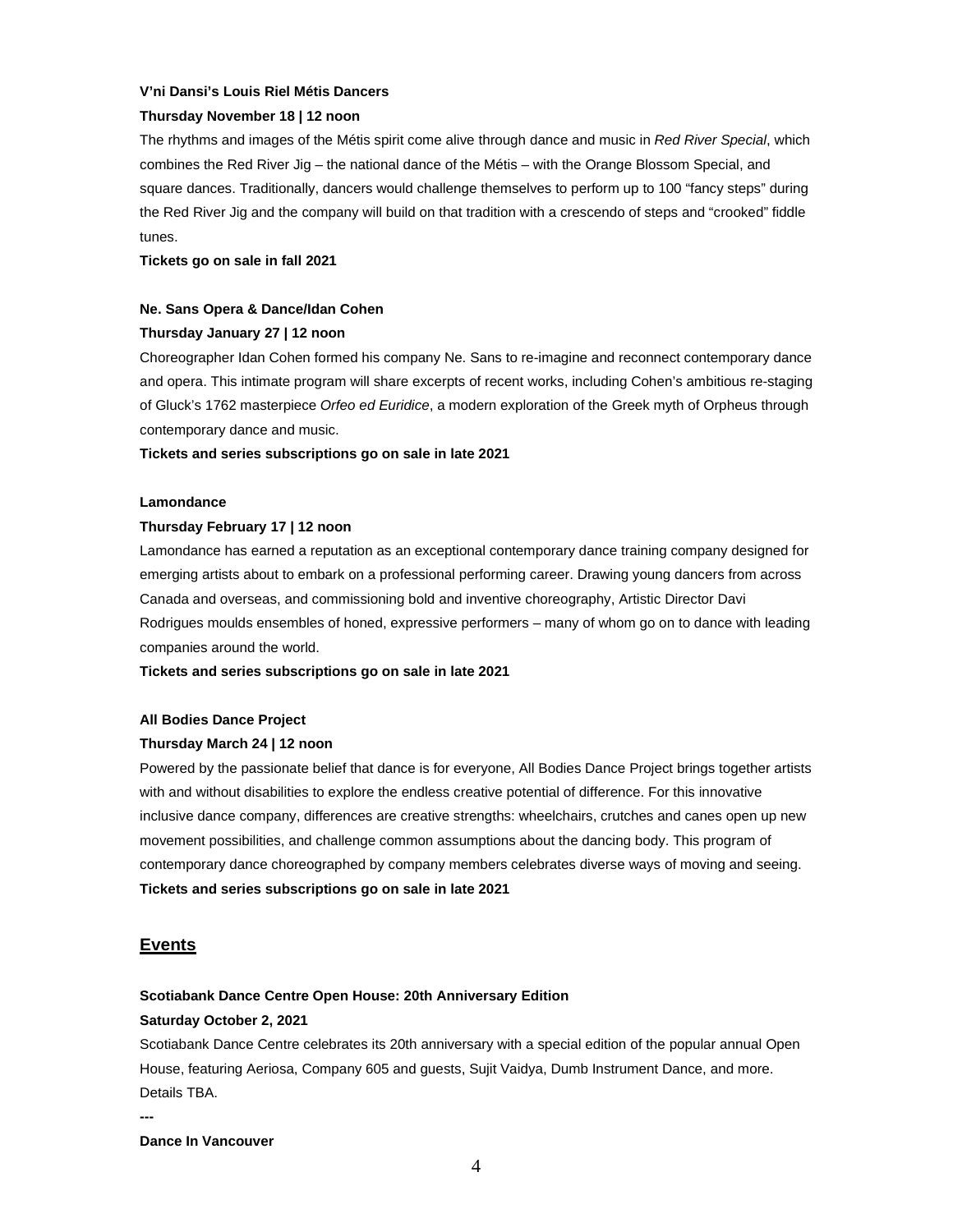#### **Wednesday-Sunday November 24-28, 2021**

#### **Various locations**

The 13th biennial Dance In Vancouver is a program of curated conversations, encounters and events celebrating Vancouver's vibrant contemporary dance community. Dance In Vancouver includes IndigeDIV, which is co-produced in partnership with Raven Spirit Dance and celebrates the worldview and perspective that Indigenous artists bring to the global conversation.

#### Full details TBA.

Curated by: Angela Conquet, Guest International Curator, Melbourne, Australia; Michelle Olson & Starr Muranko, Guest Co-Curators, Raven Spirit Dance, Vancouver.

**---**

#### **Livona Ellis & Rebecca Margolick**

## **Friday December 17, 2021 | 8pm**

#### **Saturday December 18, 2021 | 1pm + 8pm**

The explosive talents of Livona Ellis and Rebecca Margolick are showcased in an evening of solos and the world premiere of their first collaboration, a duet titled *Fortress*. Ellis performs her pensive solo *Unmoved*, and Margolick's solo *Bunker* draws on the shared history of previous generations of women. The program also includes two solos revived last season specially for them: Peter Bingham's 1997 *Woman Walking (away),* danced by Ellis; and Allen Kaeja's *Trace Elements* (2000) performed by Margolick.

Presented with BC Movement Arts Society

**Tickets go on sale in September 2021**

---

#### **International Dance Day**

**Friday April 29, 2022**

#### **Various locations**

Initiated in 1982 by UNESCO, International Dance Day is marked annually on April 29 across Canada and around the world. Each year The Dance Centre presents a program of events celebrating the vitality and diversity of dance in Vancouver. Details TBA.

## **Open Stage #2**

---

#### **Sunday January 9, 2022 | 7pm**

Open Stage features five dance works spanning a varied range of styles and approaches by Anya Saugstad and Artists, Lamondance, Linda Hayes, Rachel Maddock, and Voirelia Hub. This program offers an opportunity for dance artists to present short works in an uncurated, shared performance. Presented by the artists with the support of The Dance Centre.

**Tickets go on sale fall 2021**

 $\overline{a}$ 

## **O.Dela Arts**

## **Matriarchs Uprising**

#### **Saturday February 19, 2022**

The 4th edition of Matriarchs Uprising, curated by Olivia C Davies (Anishinaabe), features an exciting program of new contemporary Indigenous dance works from Sophie Dow (Métis-Assiniboine), Jeanette Kotowich (Cree-Métis), and Animikiikwe Couchie-Waukey (Nipissing First Nation) with Bella Waru (Maōri), plus masterclasses, community workshops and circle conversations. Full schedule TBA. Presented by O.Dela Arts with the support of The Dance Centre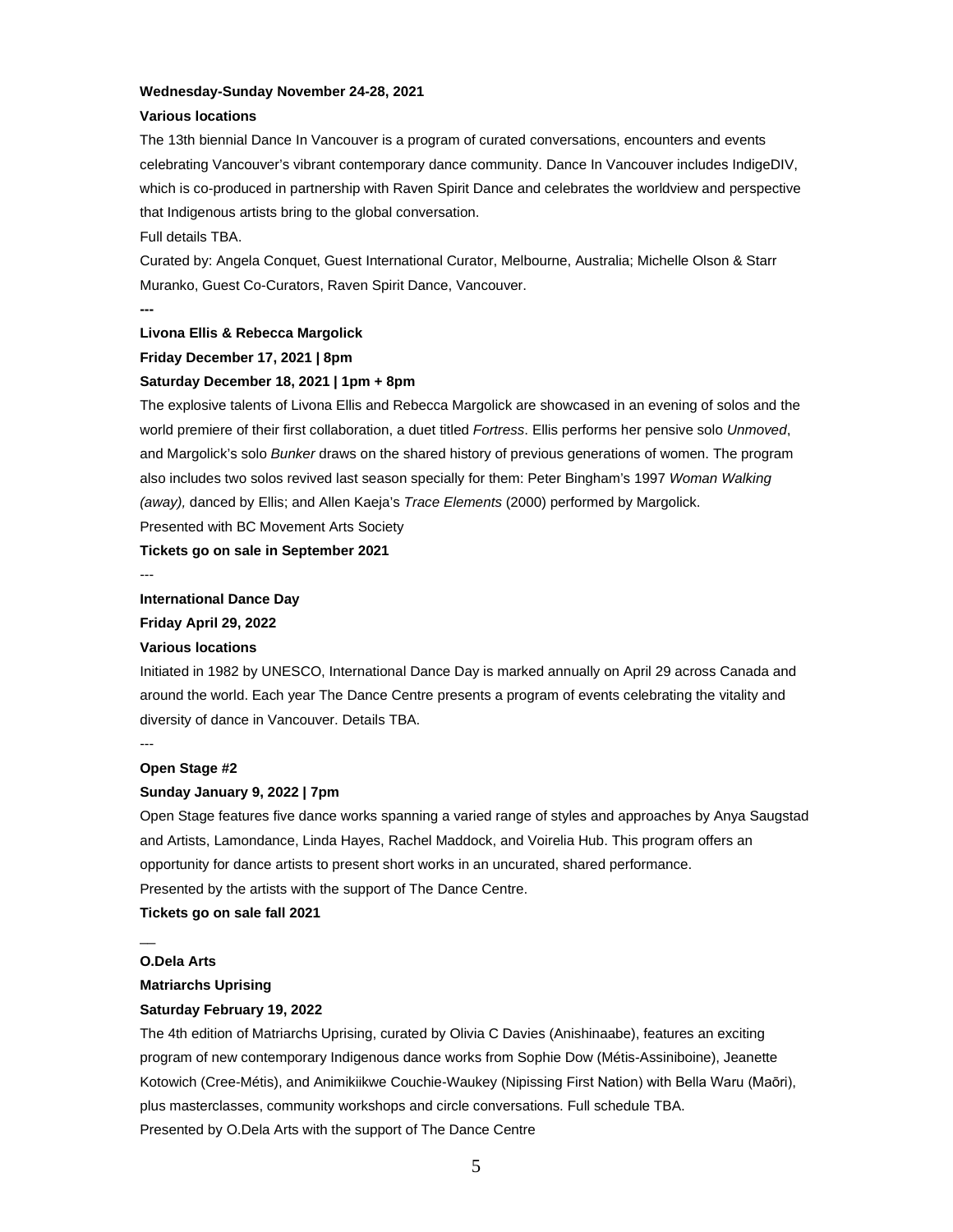## **V'ni Dansi**

 $\overline{a}$ 

### **La Mitchin di Mitchif**

### **Sunday-Tuesday June 19-21, 2022**

Led by Artistic Director Yvonne Chartrand, V'ni Dansi ('Come and Dance' in Mitchif) is dedicated to sharing the stories and culture of the Mitchif (Métis), through both traditional and contemporary dance. *La Mitchin di Mitchif* (*Mitchif Medicines*) is a new Indigenous contemporary dance work created through an international collaboration with Santa Fe's Dancing Earth. Co-choreographed by Chartrand and Dancing Earth Artistic Director Rulan Tangen, the work is inspired by cultural ancestral knowledge of Mitchif plant medicines. Supported through the Artist-in-Residence program

Presented with V'ni Dansi

## **Tickets go on sale in 2022**

#### ---

## **12 Minutes Max**

#### **Thursday June 30, 2022 | 8pm**

12 Minutes Max supports the development of innovative new works lasting twelve minutes or less. Three times per season, guest curators will select up to four artists who will develop their works in the studio, followed by public studio showings. A selection of the works will be presented in performance in June 2022. **Tickets go on sale in 2022**

## **Residencies and Projects**

Residencies, labs and projects run throughout the season, supporting choreographic research and the development of new work.

#### **Artists-in-Residence:**

Alana Gerecke | Danny Nielsen | Gabrielle Martin, Jeremiah Hughes/Company Ci | Jeanette Kotowich | Kirsten Wicklund | Ralph Escamillan/FakeKnot | Tasha Faye Evans | Ziyian Kwan/Dumb Instrument Dance **DanceLab:**

Maria Avila, Michelle Harding, Peter Mole/Calle Verde | Restless Productions | Virginia

Duivenvoorden/Crossmaneuver

## **Projects:**

Idan Cohen/Ne. Sans Opera & Dance | Jai Govinda/Mandala Arts and Culture | P. Megan Andrews | Sujit Vaidya

# **Information: 604 606 6400 www.thedancecentre.ca www.facebook.com/thedancecentre www.twitter.com/dancecentre www.instagram.com/thedancecentrebc**

**About The Dance Centre** Established in 1986 as a resource centre for the dance profession and the public in British Columbia, The Dance Centre is a multifaceted organization offering a range of activities unparalleled in Canadian dance. It presents performances and public events; provides programs, resources and support for dance professionals; operates Scotiabank Dance Centre, one of Canada's flagship dance facilities; and works to promote BC dance.